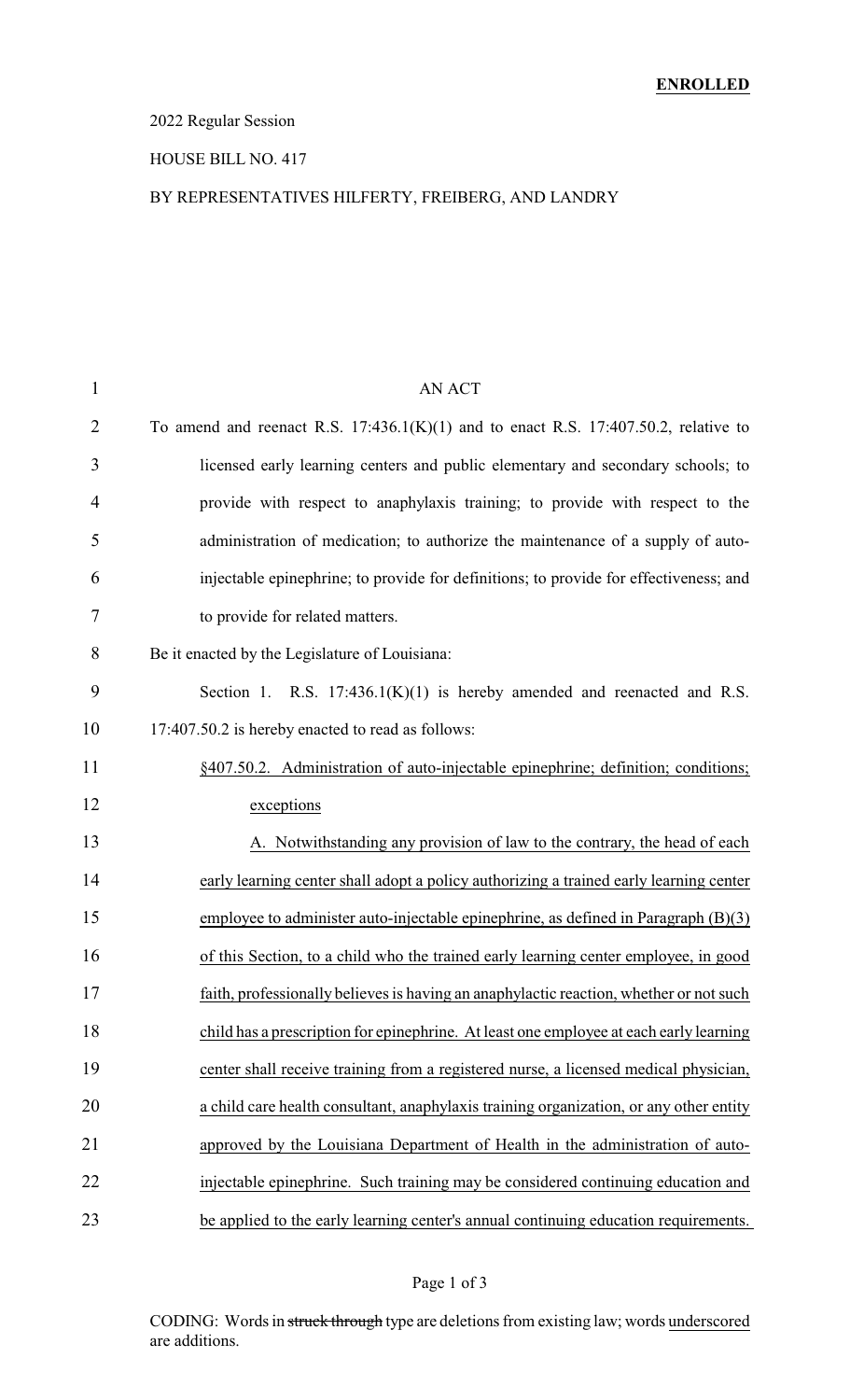| $\mathbf{1}$   | The trained employee may administer the auto-injectable epinephrine to respond to      |
|----------------|----------------------------------------------------------------------------------------|
| $\overline{2}$ | a child's anaphylactic reaction under a standing protocol from a physician licensed    |
| 3              | to practice medicine in the state.                                                     |
| 4              | B.(1) Each early learning center may maintain a supply of auto-injectable              |
| 5              | epinephrine at the center in a secure and easily accessible location. A healthcare     |
| 6              | professional authorized to prescribe medications may prescribe epinephrine auto-       |
| 7              | injectors in the name of the early learning center to be maintained for use when       |
| 8              | deemed necessary pursuant to the provisions of this Section.                           |
| 9              | Each early learning center shall distribute the policy required by this<br>(2)         |
| 10             | Section to all parents or other legal guardians.                                       |
| 11             | $(3)(a)$ For the purposes of this Section, "auto-injectable epinephrine" means         |
| 12             | a medical device for the immediate self-administration or assisted-administration of   |
| 13             | epinephrine by or to a person at risk for anaphylaxis.                                 |
| 14             | (b) For the purposes of this Section, an anaphylaxis training organization is          |
| 15             | a nationally recognized organization that provides anaphylaxis education or a          |
| 16             | training program whose leadership includes a physician authorized to practice          |
| 17             | medicine and surgery or osteopathic medicine and surgery and who is board-certified    |
| 18             | in allergy and immunology as that designation is issued by a medical specialty         |
| 19             | certifying board recognized by the American Board of Medical Specialties or            |
| 20             | American Osteopathic Association.                                                      |
| 21             | C. The following are not liable for damages in a civil action for injury, death,       |
| 22             | or loss to person or property that allegedly arises from an act or omission associated |
| 23             | with epinephrine training, unless the act or omission constitutes willful or wanton    |
| 24             | misconduct:                                                                            |
| 25             | (1) A licensed early learning center.                                                  |
| 26             | An employee of a licensed early learning center.<br>(2)                                |
| 27             | A licensed health professional authorized to prescribe drugs who<br>(3)                |
| 28             | personally furnishes or prescribes epinephrine auto-injectors to or consults with an   |
| 29             | early learning center.                                                                 |
| 30             | (4) An anaphylaxis training organization and its personnel.                            |
| 31             | ∗<br>$\ast$<br>$\ast$                                                                  |

Page 2 of 3

CODING: Words in struck through type are deletions from existing law; words underscored are additions.